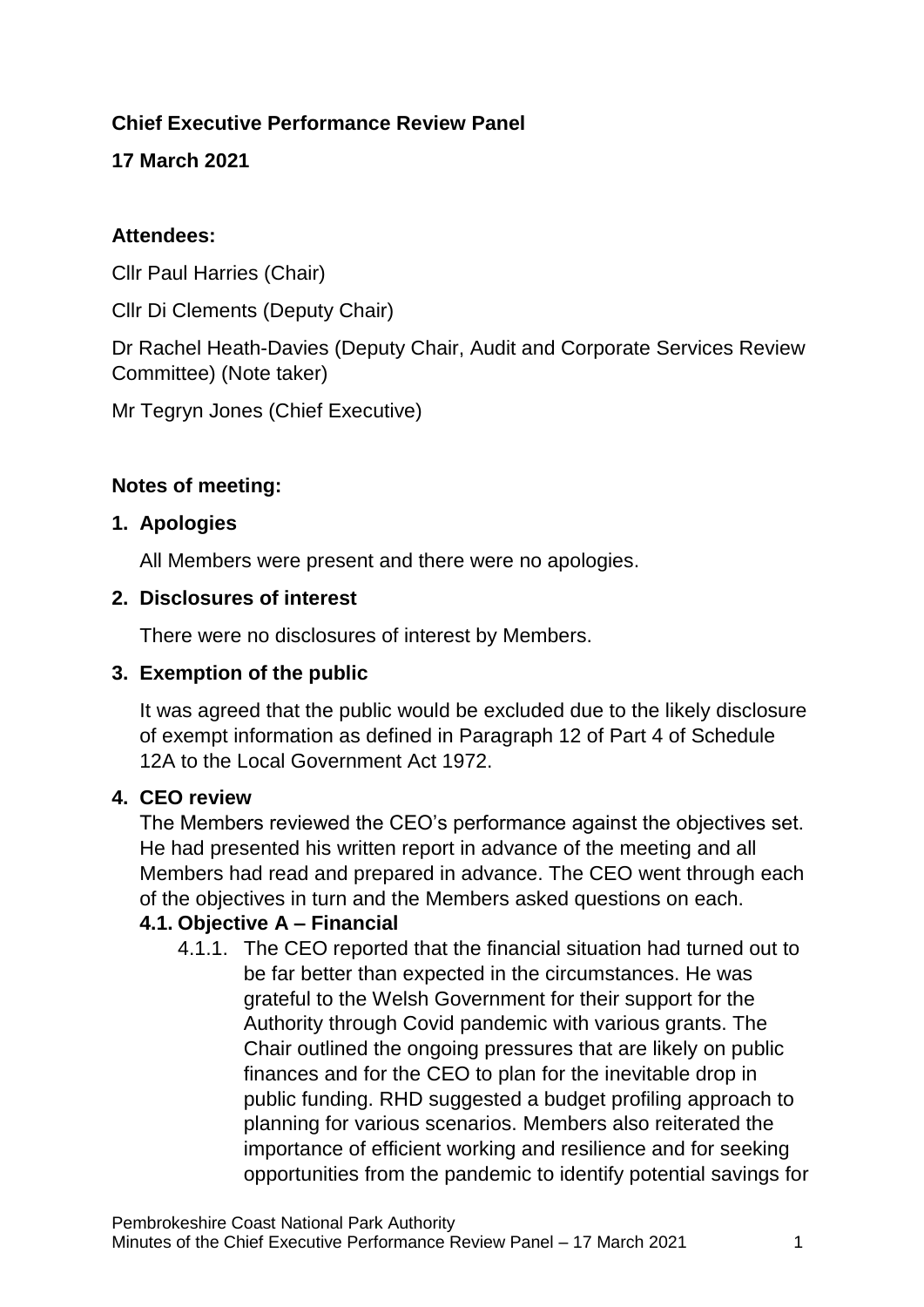the medium and longer term now that new ways of working had been tried. The Panel agreed that some budget profiling would be useful to plan for the medium to long term.

- 4.1.2. The CEO also linked this to objectives B and C on priorities. He foresaw that decarbonisation by 2030 needed to be prioritised in terms of spending and talked of potential changes in roles or additional expertise to take this work forward in future.
- 4.1.3. The Chair shared insights from the Child Poverty conference held at Pembrokeshire County Council that morning and the panel agreed that there were concerning statistics in Pembrokeshire and the CEO talked of a poverty of aspiration where the Park could contribute but not be the sole driver for change in this regard. DC cautioned to take care as the role the Authority could play was limited.
- 4.1.4. The CEO explained that the grant applications to the Welsh Government had been last minute and there had been limited opportunity to involve Members in generating ideas for bids. Having workshops with Members and staff to discuss ideas were useful so that key stakeholders are involved in decision making and this to continue in advance of any future opportunities arising.

### **4.2. Objective B – Scale of ambition**

- 4.2.1. The CEO said that currently the focus of some funding bids was too small scale and that this created a number of issues around capacity of staff to deliver projects. In future he hoped that the Authority could identify fewer projects that made a more significant impact. He agreed that there was potential for Members to be involved in this process.
- 4.2.2. Looking ahead, the CEO had 4 key processes in mind: Plan on a page (high level Park strategy); this strategy would drive the Corporate Plan (that needed to be shorter and clearer); and that these two would lead to a review of structure and roles; and from this a review of salary scales.
- 4.2.3. The Chair asked about the recent Audit Wales report and the CEO agreed to circulate that report to panel members.
- 4.2.4. RHD asked for more information regarding the narrative included in the written report on the impact of furlough on staff. The CEO explained that some staff had found it challenging to be furloughed. The CEO also explained that there had been an impact on managers also.
- 4.2.5. DC asked about the opportunities emanating from the pandemic and whether some of the savings that had been made could be retained. While there was a decrease in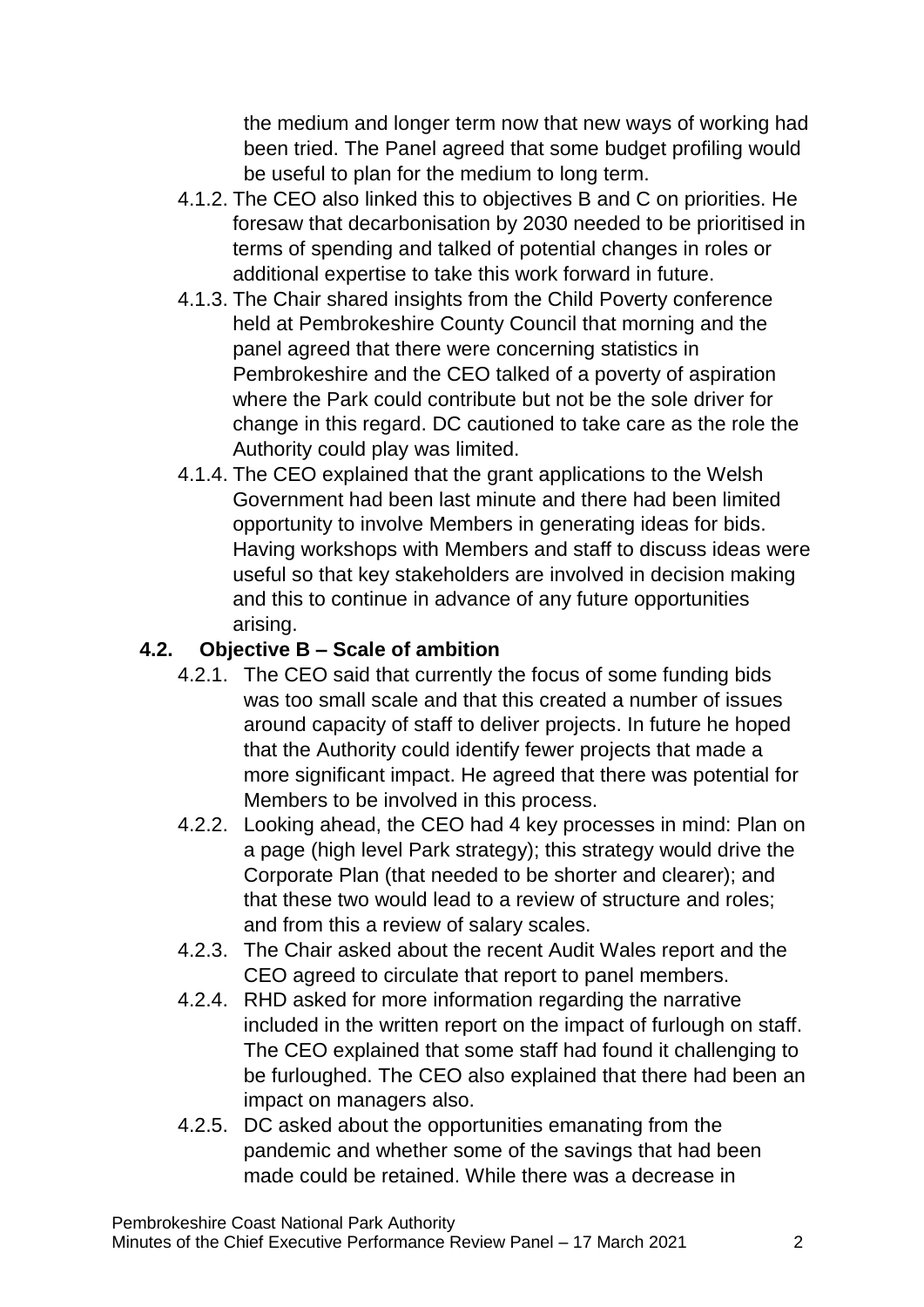income, there had also been a decrease in costs and there was an opportunity to invest for the future.

4.2.6. The CEO took on board the feedback and identified procurement changes as one area to improve.

# **4.3. Objective C – Future priorities**

4.3.1. The CEO hoped to table priorities at the May NPA and that this would be followed by a consultation and then a paper would come back to the Board in June / July.

# **4.4. Objective D – Tackling climate change**

4.4.1. The CEO talked about the National Parks Partnership that had secured a pro bono agreement with Palladium and also a study of carbon based on the 8 Welsh Designated Landscapes.

# **4.5. Objective E – Destination Management structure**

- 4.5.1. Now that the entity was up and running, it was more about the operations and seeking the benefits from it. The CEO said that £91k of grant funding had been received by Visit Pembrokeshire for marketing for Pembrokeshire County Council. DC outlined how she would envisage this gradually being funded by private companies with Park funding decreasing over time.
- 4.5.2. DC queried the linkages between brands and marketing campaigns and RHD raised the links too with Celtic Routes and the panel agreed that these would need to be directed to ensure they deliver and do not duplicate effort or resources or potentially confuse.
- 4.5.3. The CEO agreed with the need to align these and to also avoid duplication.

# **4.6. Objective F – Staff health and wellbeing**

- 4.6.1. The health and wellbeing of staff had especially been a priority during the last period and the CEO believed that it would continue so for some time.
- 4.6.2. The application for the Corporate Health Standard had been delayed due to the need to focus time on the health and wellbeing of staff.

# **4.7. Objective G – Efficient ways of working**

# **4.8. Objective H – WLGA Advanced Member Charter**

4.8.1. The application for the Advanced Members Charter was ready and Members were due to agree submitting the application at the next NPA meeting.

# **4.9. Objective I – Work with partners and influence policy**

4.9.1. The CEO explained that the National Park Wales Manifesto had been distributed to the main political parties and while there had been little feedback to date, he hoped that a number